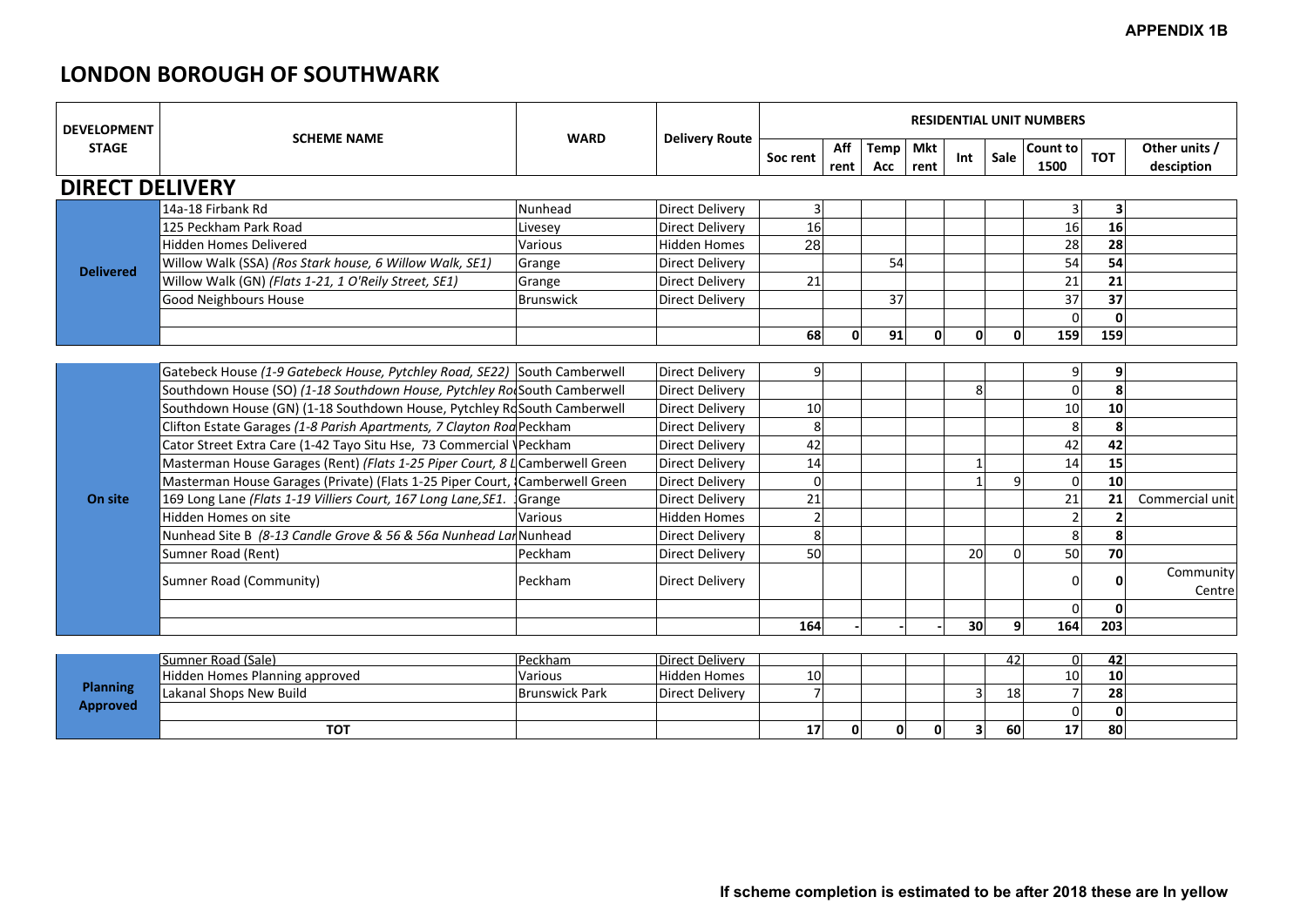| <b>DEVELOPMENT</b> | <b>SCHEME NAME</b>                                                               | <b>WARD</b>             | <b>Delivery Route</b>  | <b>RESIDENTIAL UNIT NUMBERS</b> |             |               |                    |                |      |                  |                 |                             |  |  |
|--------------------|----------------------------------------------------------------------------------|-------------------------|------------------------|---------------------------------|-------------|---------------|--------------------|----------------|------|------------------|-----------------|-----------------------------|--|--|
| <b>STAGE</b>       |                                                                                  |                         |                        | Soc rent                        | Aff<br>rent | Temp !<br>Acc | <b>Mkt</b><br>rent | Int            | Sale | Count to<br>1500 | <b>TOT</b>      | Other units /<br>desciption |  |  |
|                    | Hidden Homes in development                                                      | Various                 | <b>Hidden Homes</b>    | 26                              |             |               |                    |                |      |                  |                 |                             |  |  |
|                    | Daniels Road Car Park                                                            | Nunhead                 | <b>Direct Delivery</b> | 14                              |             |               |                    | $\Omega$       |      | 14               | 14              |                             |  |  |
|                    | <b>Lugard Road Garages</b>                                                       | Nunhead                 | <b>Direct Delivery</b> |                                 |             |               |                    | 0              |      |                  |                 |                             |  |  |
|                    | <b>Fenham Road Garages</b>                                                       | Peckham                 | Direct Delivery        | 5                               | $\mathbf 0$ |               |                    |                |      | 5                |                 |                             |  |  |
|                    | Haddonfield garages                                                              | Rotherhithe             | <b>Direct Delivery</b> | 24                              |             |               |                    |                |      | 24               | 24              |                             |  |  |
|                    | Commercial Way                                                                   | Peckham                 | <b>Direct Delivery</b> | 56                              |             |               |                    | 20             | 40   | 56               | 116             |                             |  |  |
|                    | <b>Pelier Street</b>                                                             | Newington               | Direct Delivery        | 17                              |             |               |                    | 0              |      | 17               | 17              |                             |  |  |
|                    | <b>Welsford Street Garages</b>                                                   | South Bermondsey        | Direct Delivery        | 12                              |             |               |                    | $\Omega$       |      | 12               | 12              |                             |  |  |
|                    | <b>Meeting House Lane</b>                                                        | Livesey                 | Direct Delivery        | 29                              |             |               |                    | ∩              |      | 29               | 29              |                             |  |  |
|                    | Goschen Estate                                                                   | Camberwell Green        | Direct Delivery        | 16                              |             |               |                    | 14             | 14   | 16               | 44              |                             |  |  |
|                    | Canada Estate                                                                    | Rotherhithe             | <b>Direct Delivery</b> | 35                              |             |               |                    | $\overline{0}$ | 21   | 35               | 56              |                             |  |  |
|                    | Tenda Road Car park                                                              | South Bermondsey        | Direct Delivery        | 11                              |             |               |                    | U              |      | 11               | 11              |                             |  |  |
|                    | 35-41 Nunhead Lane                                                               | The Lane                | <b>Direct Delivery</b> | 10                              |             |               |                    |                |      | 10               | 10 <sub>l</sub> |                             |  |  |
| <b>Schemes in</b>  | Kinglake Street Garages                                                          | East Walworth           | Direct Delivery        | 16                              |             |               |                    | $\Omega$       |      | 16               | 16              |                             |  |  |
| <b>Development</b> | <b>Rye Hill Park Garages</b>                                                     | Peckham Rye             | Direct Delivery        | 17                              |             |               |                    |                |      | 17               | 17              |                             |  |  |
|                    | <b>Edmonton Court (Decant)</b>                                                   | Rotherhithe             | <b>Direct Delivery</b> | 40                              |             |               |                    |                |      | 40               | 40              |                             |  |  |
|                    | 39-44 Rutley Close (Decant)                                                      | Newington               | <b>Direct Delivery</b> | 35                              |             |               |                    |                |      | 35               | 35              |                             |  |  |
|                    | Seavington House and Garages (Decant)                                            | <b>Camberwell Green</b> | Direct Delivery        | 30                              |             |               |                    |                |      | 30               | 30 <sup>1</sup> |                             |  |  |
|                    | Salisbury Est Car Park (Balfour Street)                                          | Rotherhithe             | <b>Direct Delivery</b> | 28                              |             |               |                    |                |      | 28               | 28              |                             |  |  |
|                    | Mayflower T&RA Hall                                                              | Rotherhithe             | <b>Direct Delivery</b> | 27                              |             |               |                    |                |      | 27               | 27              |                             |  |  |
|                    | Tissington/Silverlock Estate underground garages                                 | Rotherhithe             | <b>Direct Delivery</b> | 42                              |             |               |                    |                |      | 42               | 42              |                             |  |  |
|                    | <b>Sceaux Gardens (Florian and Racine inc some garages) (Deca</b> Brunswick Park |                         | <b>Direct Delivery</b> | 78                              |             |               |                    |                |      | 78               | 78              |                             |  |  |
|                    | Joseph Lancaster Nursery (Deverell Street)                                       | Chaucer                 | LeatherMarket          | 37                              |             |               |                    | 0              |      | 37               | 37              |                             |  |  |
|                    | <b>Weston Street Garages (Kipling Garages)</b>                                   | Grange                  | LeatherMarket          | 27                              |             |               |                    |                |      | 27               | 27              |                             |  |  |
|                    | Abbeyfield Estate - Bede Centre site                                             | Rotherhithe             | <b>Direct Delivery</b> | 60                              |             |               |                    |                |      | 60               | 60              |                             |  |  |
|                    | Maydew House (additional build on top)                                           | Rotherhithe             | Direct Delivery        | $\mathbf 0$                     |             |               |                    |                | 16   | 0                | 16              |                             |  |  |
|                    |                                                                                  |                         |                        |                                 |             |               |                    |                |      | $\Omega$         | 0               |                             |  |  |
|                    | <b>TOT</b>                                                                       |                         |                        | 694                             | 01          | $\mathbf{0}$  | 0                  | 34             | 91   | 669              | 794             |                             |  |  |